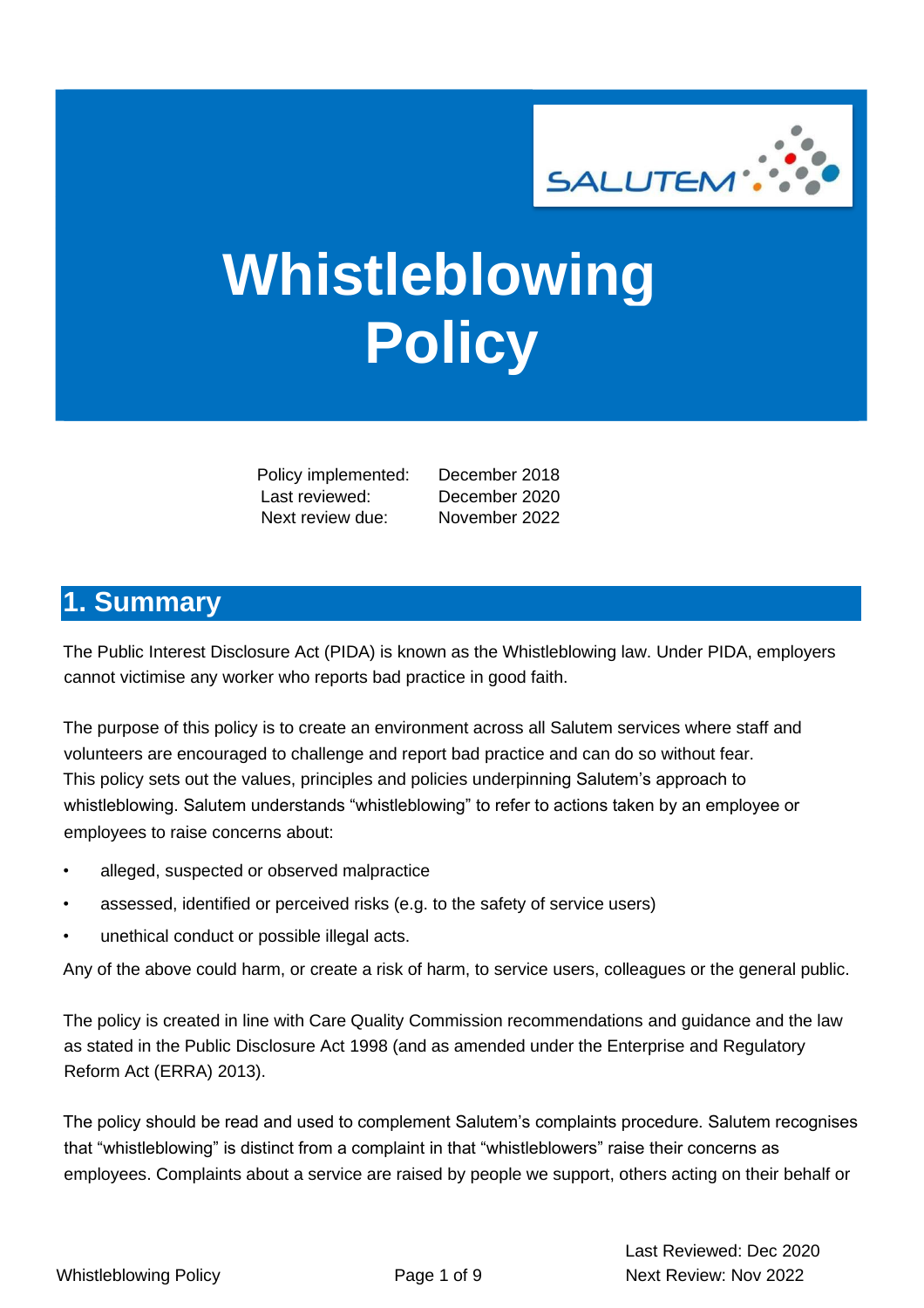members of the public. However, it is recognised that similar procedures are followed to respond to complaints and whistleblowing.

<span id="page-1-0"></span>

| Initial purpose and scope of the new<br>policy/procedure agreed by:                  | Director of Quality, Governance and Health and<br>Safety |  |  |
|--------------------------------------------------------------------------------------|----------------------------------------------------------|--|--|
| <b>Technical review carried out:</b>                                                 | Group Head of Policy and Performance,<br>December 2020   |  |  |
| Final quality check carried out:                                                     | Group Head of Policy and Performance,<br>December 2020   |  |  |
| Date signed off by the Quality Assurance and<br><b>Risk Management Group (QARM):</b> | December 2020                                            |  |  |
| Date implemented:                                                                    | December 2020                                            |  |  |
| <b>Version Number:</b>                                                               | 1.1                                                      |  |  |
| Date of the next review:                                                             | November 2022                                            |  |  |
| <b>Department responsible:</b>                                                       | Quality                                                  |  |  |
| <b>Job Title of Lead Person:</b>                                                     | Director of Quality, Governance and Health and<br>Safety |  |  |
| Author / Main Contact, including their job title<br>(if different from above):       | Group Head of Policy and Performance                     |  |  |

In addition to this policy, local authorities and other commissioners may have their own policies, procedures and guidance which Services must comply with. These policies should complement this policy.

However, there may be additional requirements put in place by local authorities and other commissioners and these must be adhered to. Changes must not be made to Salutem's policies and procedures without corporate approval but, where needed, local procedures should be developed to accompany these.

### **EQUALITY AND DIVERSITY STATEMENT**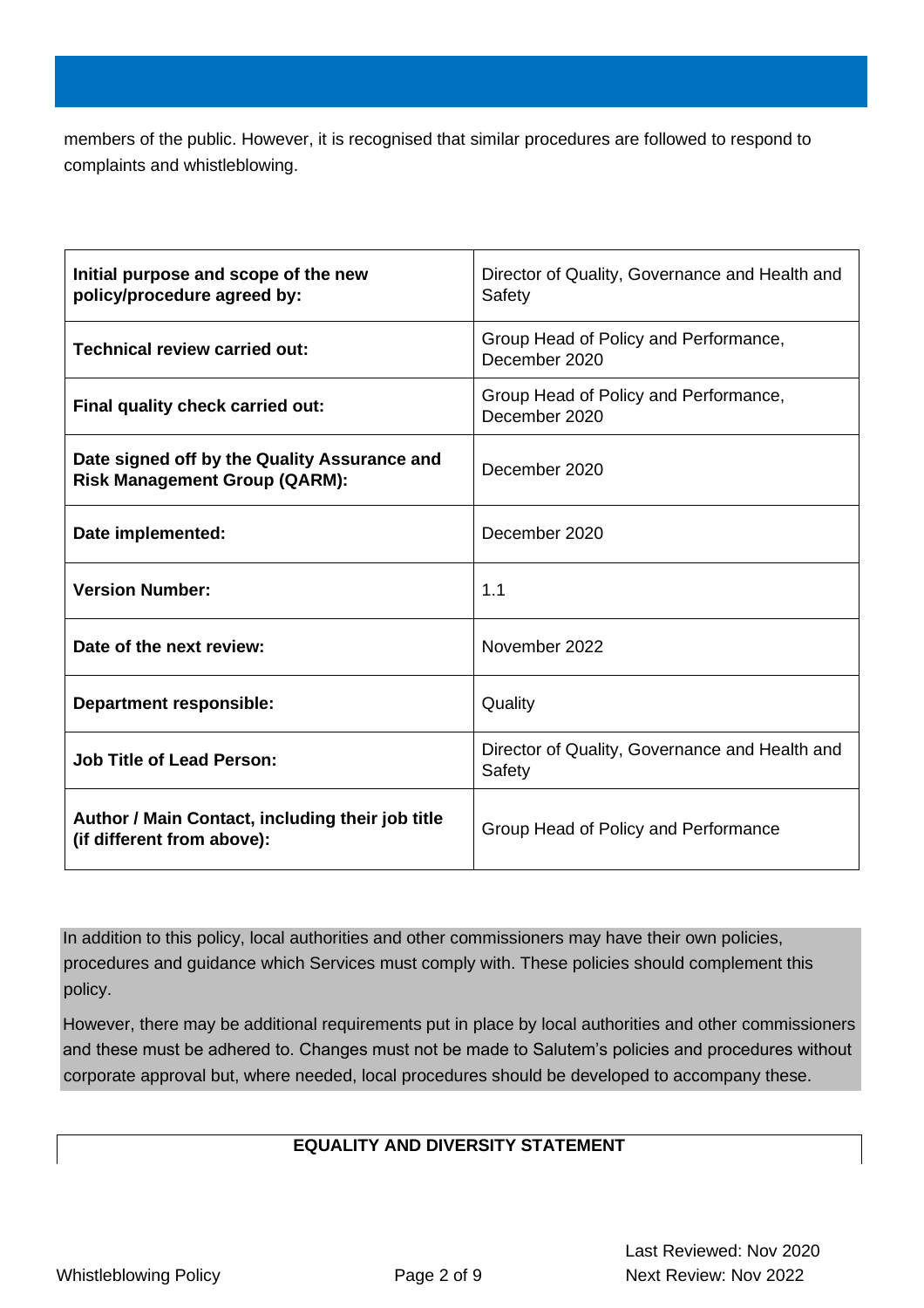The Salutem Group is committed to the fair treatment of all in line with the Equality Act 2010. An equality impact assessment has been completed on this policy to ensure that it can be implemented consistently regardless of any such factors and all will be treated with dignity and respect.

<span id="page-2-0"></span>

#### **This policy must be brought to the attention of all employees.**

The controlled version of this policy and its associated documents are available on the eLFY bookshelf. Printed or downloaded copies are uncontrolled and may not be up to date.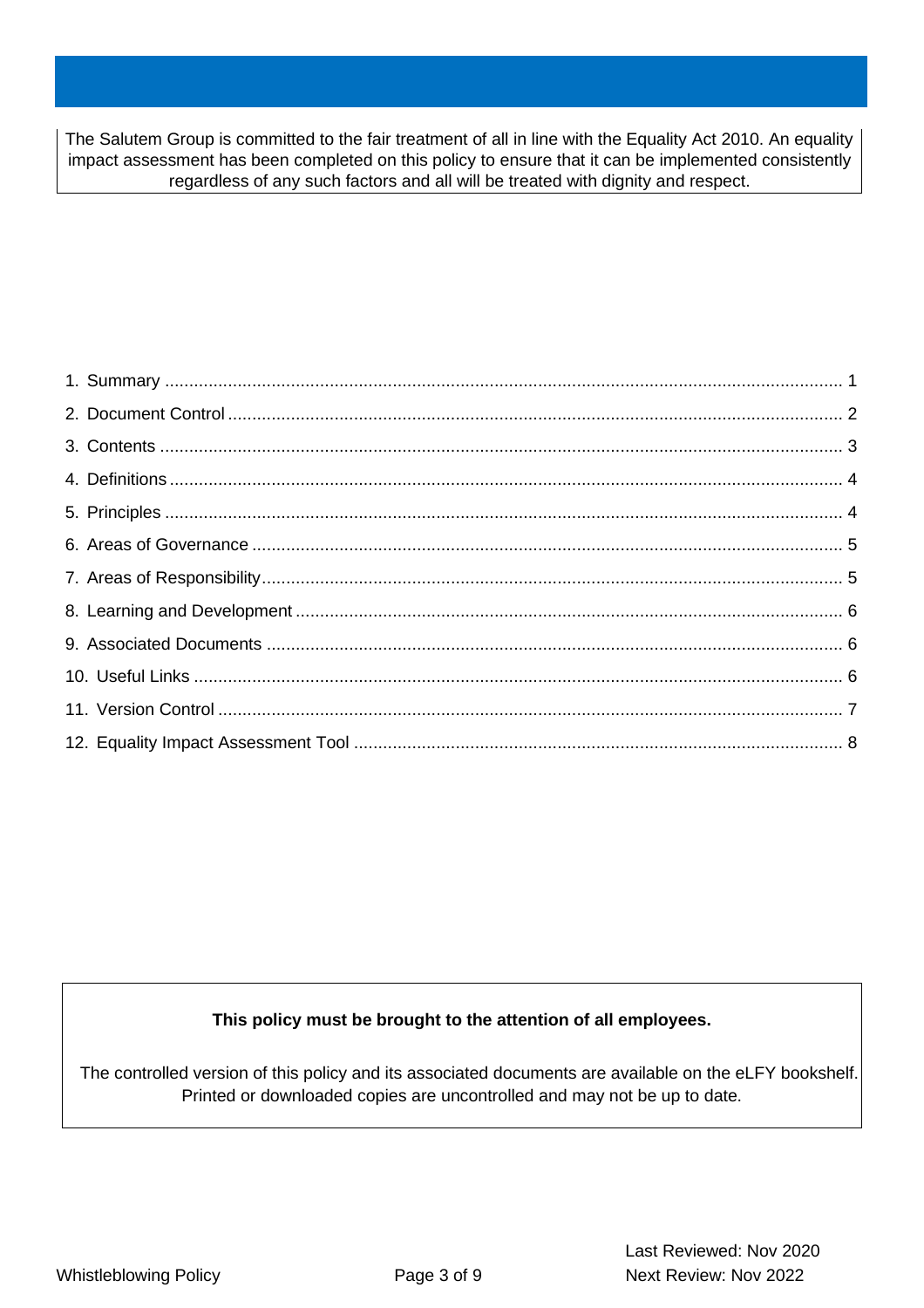#### <span id="page-3-0"></span>**Whistleblower**

A worker that reports certain types of wrongdoing. This is usually something one has seen at work but not always. The wrongdoing disclosed must be in the public interest. This means it must affect others, e.g. the public.

As a whistleblower you are protected by law. You shouldn't be treated unfairly or lose your job because you 'blow the whistle'.

One can raise their concern at any time about an incident that happened in the past, is happening now, or when one believes will happen in the future.

You are protected by law if you report any of the following:

- a criminal offence, e.g. fraud
- someone's health and safety is in danger
- risk or actual damage to the environment
- a miscarriage of justice
- the company is breaking the law, e.g. doesn't have the right insurance
- you believe someone is covering up wrongdoing Complaints that don't count as whistleblowing

Personal grievances (e.g. bullying, harassment, discrimination) aren't covered by whistleblowing law, unless your case is in the public interest. Report these unde[r](https://www.gov.uk/solve-workplace-dispute) **[Salutem's](https://www.gov.uk/solve-workplace-dispute) [grievance](https://www.gov.uk/solve-workplace-dispute) [policy](https://www.gov.uk/solve-workplace-dispute)**[.](https://www.gov.uk/solve-workplace-dispute)

### <span id="page-3-1"></span>**5. Principles**

"Whistleblowing" principles can be summarised as follows:

- services should be promoting open, transparent cultures, which encourage staff to act on and report any concerns about practices that fall below acceptable standards
- staff members are the people most likely to observe and be in a position to report on bad practice
- staff members, who raise genuine concerns about harmful practices, which they come across in their work (as described above) must be taken seriously and seen to be acting correctly
- staff members must not be regarded as "troublemakers" to be penalised in some way by their employing organisation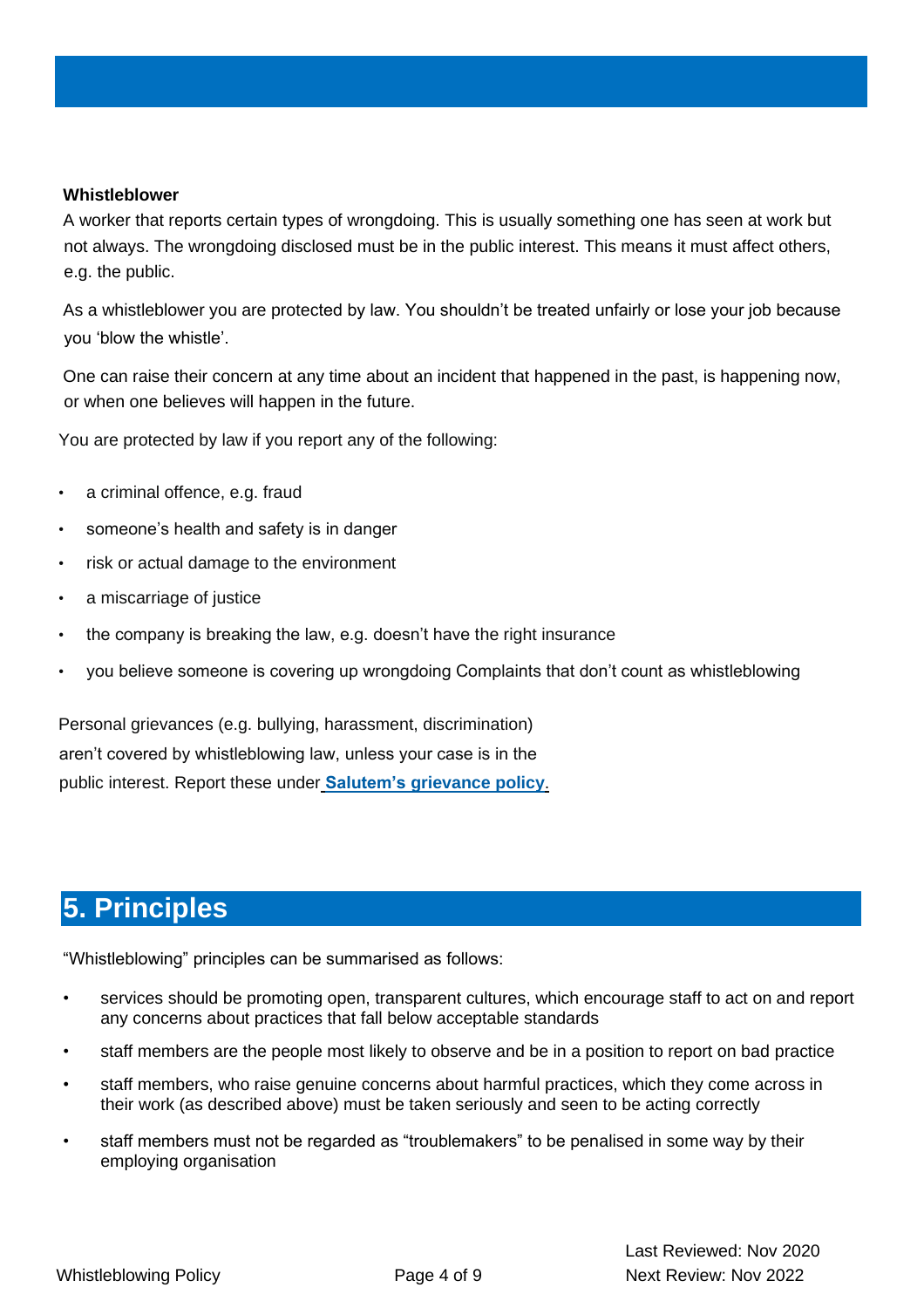• the employing organisation must listen to and thoroughly investigate every concern raised by a staff member as they would if the matter was raised as a complaint by a service user or others acting on their behalf

# <span id="page-4-0"></span>**6. Areas of Governance**

This policy and its associated guidance has been written with expert contribution from appropriate stakeholders. The Quality Assurance and Risk Management Group (QARM) will monitor, reflect on and gain organisational learning from the implementation of this policy. This policy will be reviewed and updated two years from implementation by QARM unless legal changes demand a more timely amendment.

The application of this policy and its associated guidance is mandatory for all services staff, volunteers, agency staff and all other Salutem representatives. Staff understanding of this policy and associated guidance will be assured through training, assessment of competency and supervision.

<span id="page-4-1"></span>All members of staff, volunteers and contractors working for Salutem are responsible for reporting any bad practice they come into contact with. Staff members have a duty of care, moral and legal obligations to report all incidents where they consider vulnerable adults or colleagues to have been harmed or are at serious risk of being injured or harmed during their work.

Salutem considers that these obligations to report such incidents, which include suspected breaches of care or staff's professional codes of conduct, override any other considerations such as loyalty to colleagues.

Any member of staff who witnesses or suspects abuse by another member of staff should report the matter without delay to their supervisor or manager. The manager will accept responsibility for the actions that follow and will assure the "whistleblower" that they have acted correctly by reporting the matter, will not be victimised and their confidentiality assured unless there are overriding legal reasons for disclosing their identity.

It is recognised that there may be occasions when the staff member does not feel confident or able to report in the first instance to the manager. In these circumstances the "whistleblower" might need to take their concerns to a more senior manager or the registered person.

Salutem accepts the right and obligation of any staff member who thinks that their concerns are not being or might not be properly responded to or addressed, to report their concerns to an outside authority. This could be the Police, the Local Safeguarding Adults Authority or the Care Quality Commission. Each of these organisations can be expected to respond in line with their respective procedures. Again, in line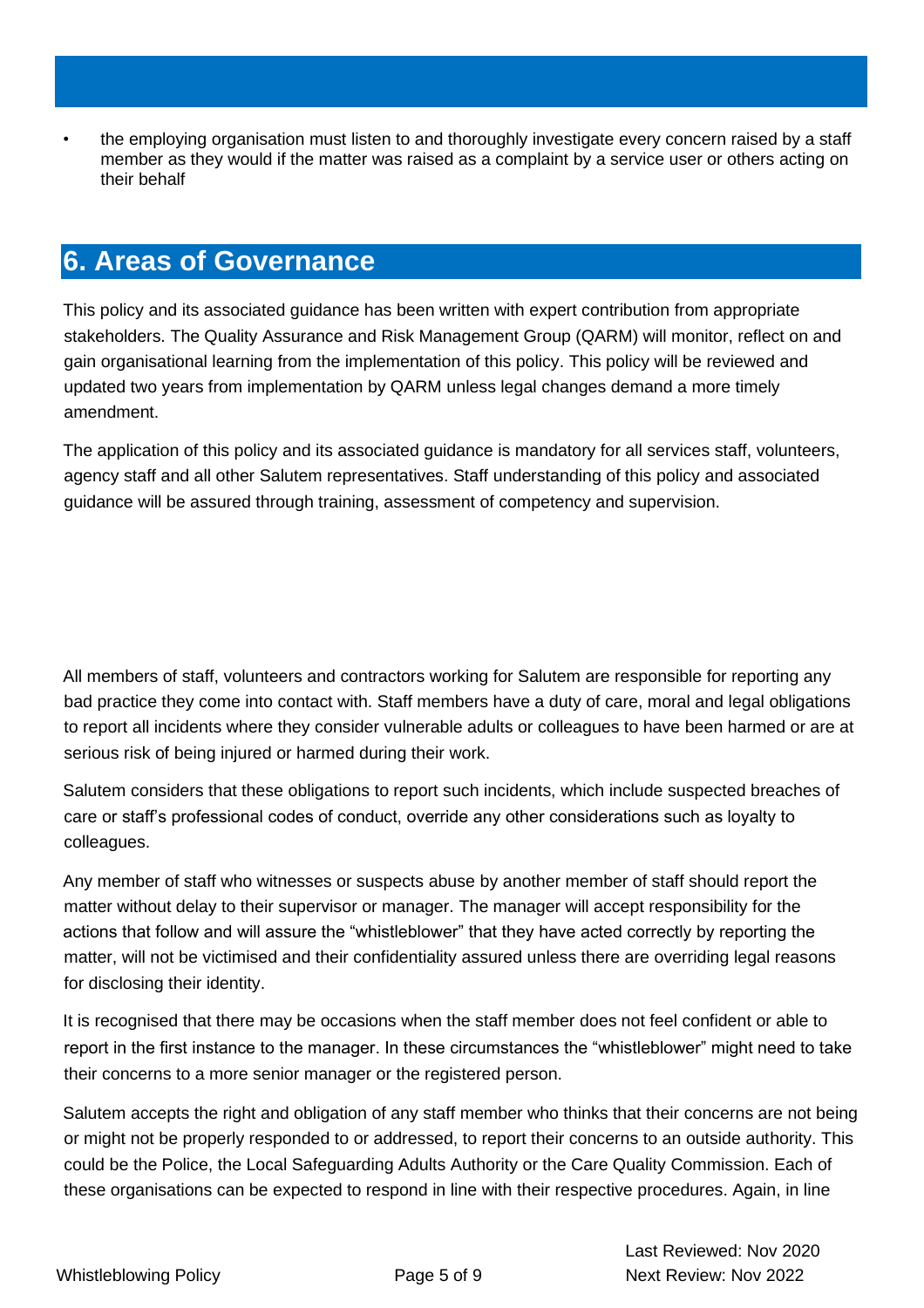with its Public Disclosure Interest Act responsibilities, Salutem will not penalise or victimise any staff member who responsibly reports their concerns in any of these ways.

### <span id="page-5-0"></span>**8. Learning and Development**

Salutem is committed to ensuring that all staff are aware of what is expected of them so that everyone is appropriately supported. Staff should speak to their line manager in relation to their learning needs using supervision and the Performance and Development Process (PDP).

# <span id="page-5-1"></span>**9. Associated Documents**

Whistleblowing Guidance Complaints Policy and Procedure Safeguarding Policy, Procedure and Guidance Disciplinary Policy and Procedure Code of Conduct

### <span id="page-5-2"></span>**Whistleblowing Helpline for NHS and Social Care Staff:**

Tel. 08000 724 725); email: enquiries@wbhelpline.org.uk

### **How to Contact the CQC**: Tel.

03000 616161

email:enquiries@cqc.org.uk

<http://www.cqc.org.uk/content/report-concern-if-you-are-member-staff>

Care Quality Commission Leaflet Raising a Concern with CQC: available from www.cqc.org.uk

### **How to Contact CSSIW**

Phone us: 0300 7900 126

Email us: CIW@gov.wales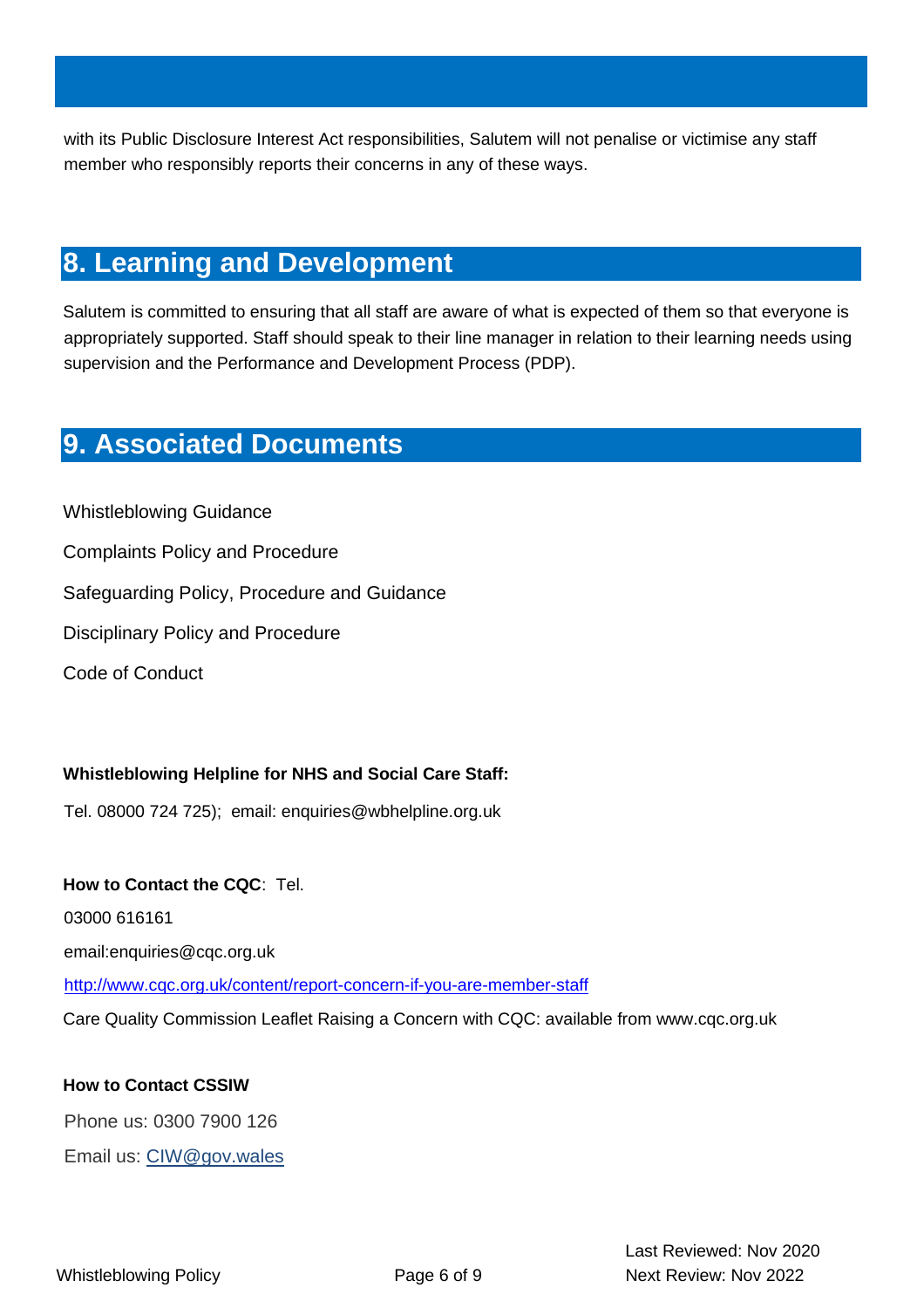### **Contact Ofsted about Concerns**

Email CIE@ofsted.gov.uk Contact Ofsted about concerns 0300 123 4666

#### **Public Concern at Work**: Tel. 020 7404 6609

www.pcaw.org.uk (for advice and guidance on ways forward).

## <span id="page-6-0"></span>**11. Version Control**

This is a controlled document. As a controlled document, any printed copies of this document, or saved onto local or network drives should be actively monitored to ensure the latest version is always available.

| <b>Version Number</b> | <b>Date</b> | <b>Status</b> | <b>Changes</b>                                                                    |
|-----------------------|-------------|---------------|-----------------------------------------------------------------------------------|
| V <sub>0.1</sub>      | 7 Nov 2018  | Draft         | Update                                                                            |
| V1.0                  | 3 Dec 2018  | Final         | Completion of Document Control and addition<br>of Equality Impact Assessment Tool |
| V1.1                  | 8 Dec 2020  | Reviewed      | Included what falls under whistleblowing and<br>what to do if it's a complaint    |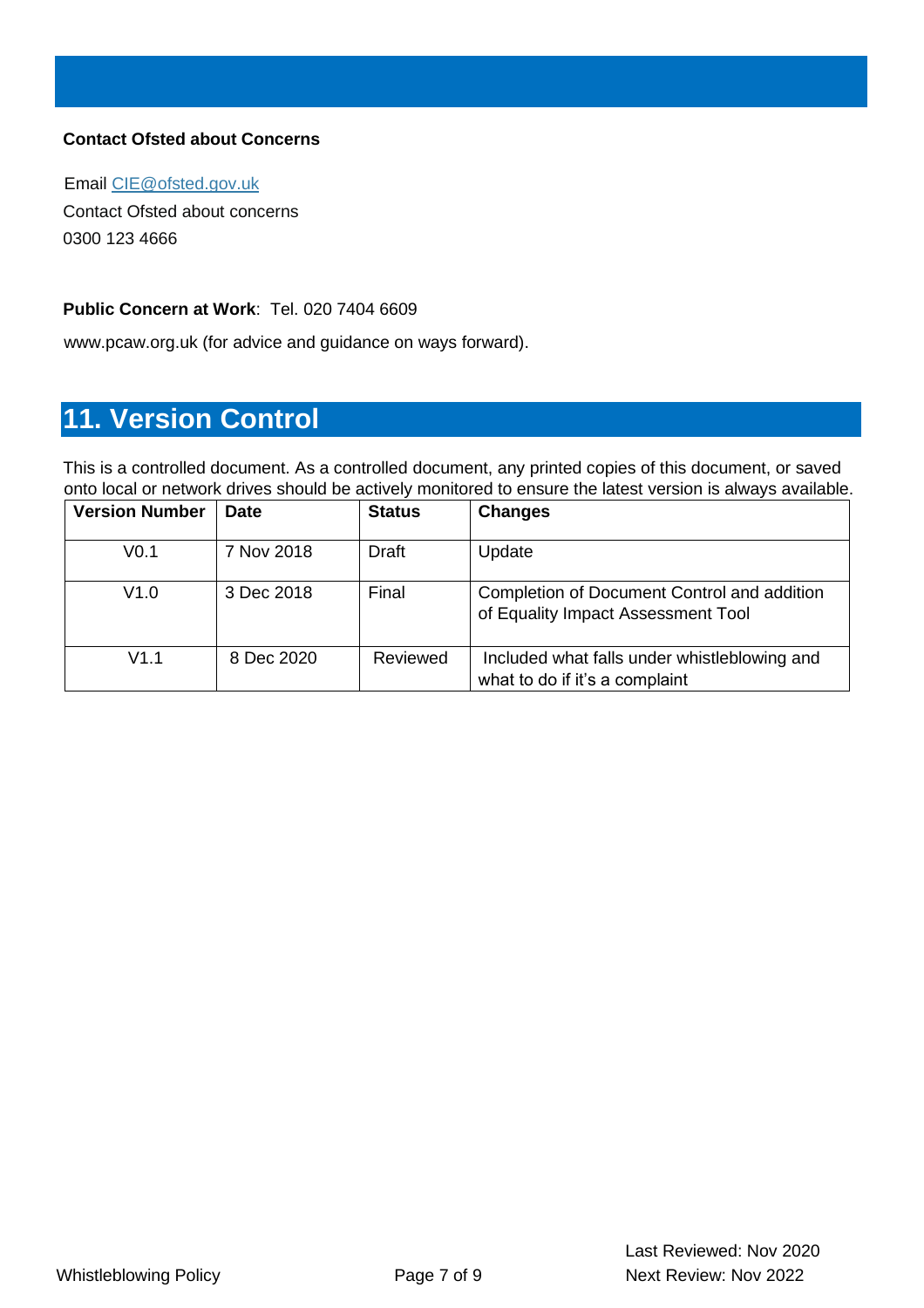# <span id="page-7-0"></span>**12. Equality Impact Assessment Tool**

To be completed and attached to any procedural document when submitted to the appropriate committee for consideration and approval.

|    |                                                                                                                           | Yes/No                   | <b>Comments</b> |
|----|---------------------------------------------------------------------------------------------------------------------------|--------------------------|-----------------|
| 1. | Does the document/guidance affect one group less<br>or more favourably than another on the basis of:                      | <b>No</b>                |                 |
|    | Race<br>$\bullet$                                                                                                         | <b>No</b>                |                 |
|    | Ethnic origins (including gypsies and travellers)<br>$\bullet$                                                            | <b>No</b>                |                 |
|    | Nationality<br>$\bullet$                                                                                                  | <b>No</b>                |                 |
|    | Gender (including gender reassignment)<br>$\bullet$                                                                       | <b>No</b>                |                 |
|    | Culture<br>$\bullet$                                                                                                      | <b>No</b>                |                 |
|    | Religion or belief<br>$\bullet$                                                                                           | <b>No</b>                |                 |
|    | Sexual orientation<br>$\bullet$                                                                                           | <b>No</b>                |                 |
|    | Age<br>$\bullet$                                                                                                          | <b>No</b>                |                 |
|    | Disability - learning disabilities, physical<br>$\bullet$<br>disability, sensory impairment and mental health<br>problems | <b>No</b>                |                 |
| 2. | Is there any evidence that some groups are affected<br>differently?                                                       | <b>No</b>                |                 |
| 3. | If you have identified potential discrimination, are<br>there any valid exceptions, legal and/or justifiable?             | <b>No</b>                |                 |
| 4. | Is the impact of the document/guidance likely to be<br>negative?                                                          | <b>No</b>                |                 |
| 5. | If so, can the impact be avoided?                                                                                         |                          |                 |
| 6. | alternative<br>there<br>achieving<br>What<br>is<br>the $\vert$ -<br>to<br>document/guidance without the impact?           |                          |                 |
| 7. | Can we reduce the impact by taking different<br>action?                                                                   | $\overline{\phantom{a}}$ |                 |

If you have identified a potential discriminatory impact of this procedural document, please refer it to the author of this document, together with any suggestions as to the action required to avoid/reduce this impact.